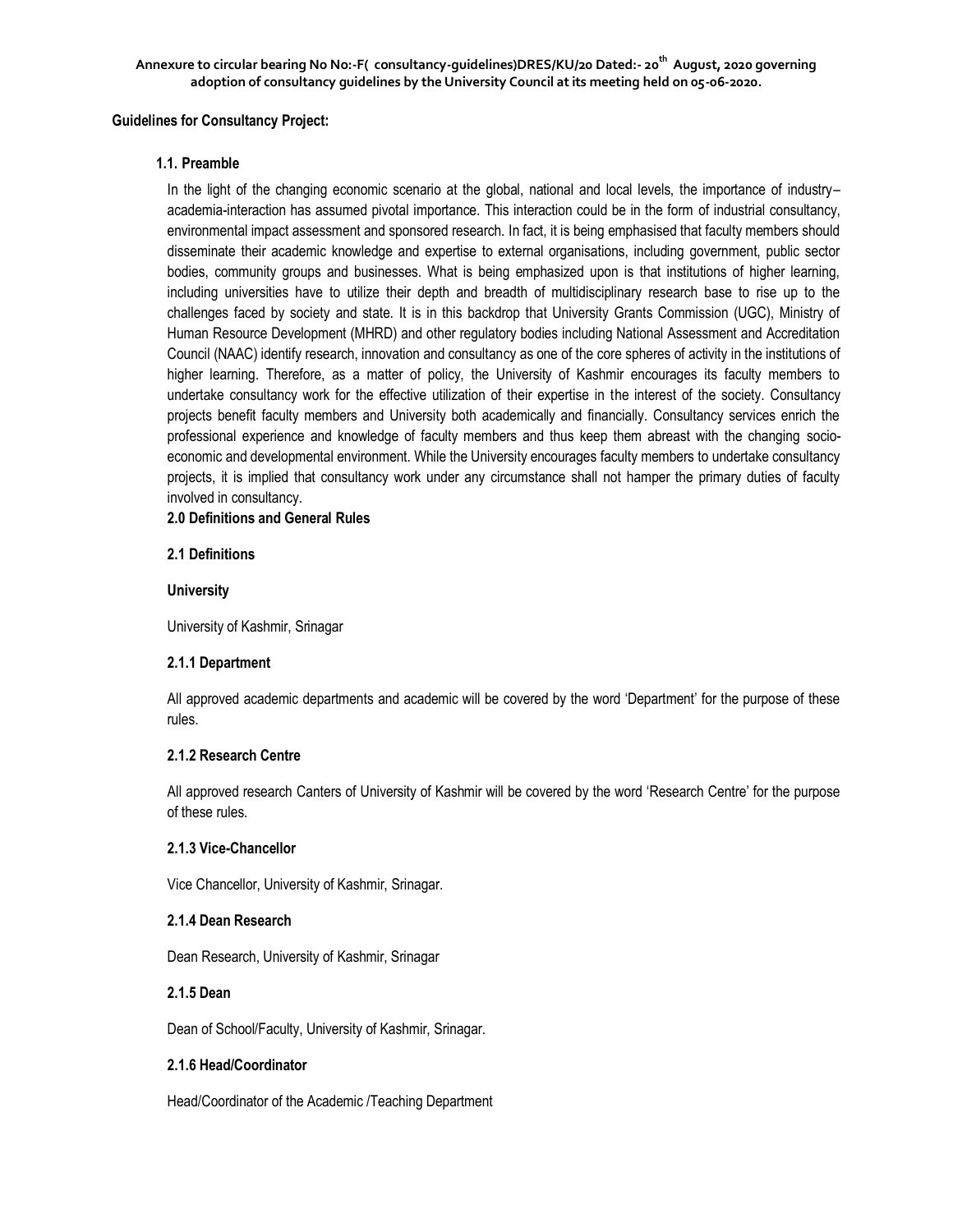# **2.1.7 Director**

Director of Research Centre/Department wherever applicable.

## **2.1.8 Institutional Consultancy**

Consultancy offered by University, government institutes, ministries, international bodies, NGO, Corporations , organizations, trusts, private institutes including HRD activities in continuing education centre etc.

## **2.1.9 Industrial Consultancy**

Consultancy offered by industries, consulting firms, companies and individuals etc.

# **2.1.10 EIA Coordinator (EC)**

Faculty member of the University accredited and recognised by NABET (National Accreditation Board of Education and Training), QCI (Quality Council of India)/or any other relevant body.

# **2.1.11 Lead Consultant (L.C)**

Faculty member of any Department/Centre who will act as leader of the consultancy project.

# **2.1.12. Consultant**

Faculty member and/ or team of faculty members/scientist/employee providing consultancy.

# **2.1.13. Functional Area Expert (FAE)**

Faculty member of the University accredited and recognized by NABET/QCI for a particular sector

### **2.1.14. Functional Area Associate**

Young Postgraduate and Research Scholars of the University who can work under FAE for category B projects under the guidance of approved FAEs.

### **2.1.15 Team Member**

Faculty members/Professionals involved in Environmental Impact Assessment EIA having experience in their respective functional areas but lack any EIA related experience

### **2.1.16 Mentor**

Senior faculty members/ Senior professionals who have formidable expertise and may not be able to visit the project sites but their experience and expertise may be utilized to train the Functional Area Associates/ EIA Team Members.

# **2.1.17 Consultancy Project**

A project involving any individual faculty member/Department/Research Centre/Functionary of University and use of University facilities and intellectual inputs of the faculty will be treated as Consultancy Project.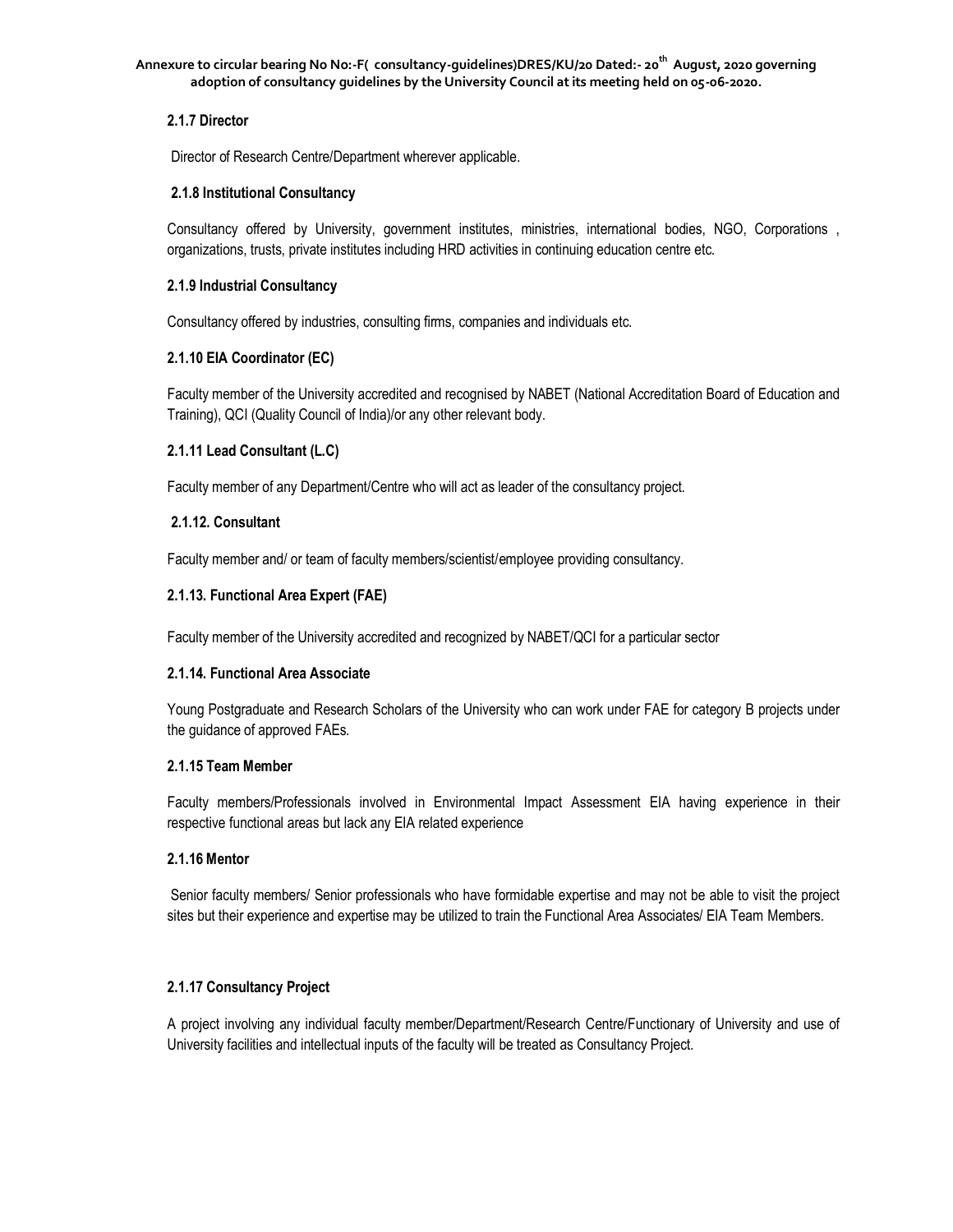### **3 .1 Initiation and Management of a Consultancy Project**

Faculty members are encouraged to take up consultancy projects with the prior approval of the Dean Research, University of Kashmir. Departments may also take up Consultancy work through the Head of the concerned Department with the permission of Dean Research. A Consultant in each individual consultancy project will be responsible for the submission of project which may include nature and planning of work to be executed, financial quote for the consultancy work, communication with clients, submission of intermediate/progress/ draft/final reports as per agreed MoU. The Lead consultant will be responsible for identification of other Investigator/Consultant, if necessary, who shall also be faculty member(s)/Scientist(s) in the service of the University. Besides he/she will also be responsible for co-ordination and execution of work, framing of MoU with clients, ensuring that all reports/certificates bear the name and signature of all consultants who participated in the project. The monetary charges comprising consultancy fee and other related expenditures for consultancy services to be offered shall be the prerogative of the Lead Consultant and his/her team members/individual consultant (whichever is applicable) and the client. Information regarding the completion of the consultancy project shall be intimated to the Dean Research immediately after the project has been completed in all respects. The Lead Consultant/Consultant will seek one time approval from the competent authority for utilization of consultancy grant for various activities like travel, consumables, remuneration to engaged staff/assistants, honorarium to consultants, stationary and other incidental costs during the course of consultancy project. The proposals for such approvals shall be routed through Dean Research.

#### **3.2 Consultancy Fee**

It shall be decided mutually by the Lead Consultant/Consultants and the client and the amount of the fee shall depend upon the type of work, time period during which consultancy services are to be provided, scope of field work, travel requirements, contingencies etc. While estimating the amount of the fee, the Lead Consultant/Consultant shall keep in mind that only a part of the total consultancy grant (which is equal to the total consultancy grant minus the actual expenditure incurred) is available for distribution among the Consultants/engaged staff/assistants/University as per the scheme provided in these guidelines. The total and agreed upon charges of a Consultancy project will consist of the actual expenses to be incurred on providing the services, University share, and the honorarium to be distributed among the consultants involved in the consultancy project. The consultancy fee to be charged from the Client shall be payable to the University in a maximum of three installments or less. The first instalment comprising 50% of the total budget shall be paid to the University after the MoU is signed between the client and the representative of the University to kick-start the consultancy services. The second instalment of 40% should be released once the progress report/draft report is submitted to the client and the third instalment comprising 10% of the sanctioned grant shall be paid to the University within one month after the submission of the final report to the client. The University may undertake any lab testing jobs at a standard fee wherever stipulated; otherwise the charges may be worked out by the faculty member/Department/Centre who/that will supervise the testing work.

All the fees on account of Consultancy Projects shall be received in the name of the University of Kashmir. While accepting the individual Consultancy assignments, it is binding upon the Consultants to open a separate interest earning Bank account pledged to Dean Research and having intimated to the Dean Research to receive the funds. The said account will be operated by the concerned consultant. The Lead consultant/ consultant is required to maintain all records for audit as and when ordered by the University. One time authorization for expenditure under a consultancy project shall be required to be sought by the Lead Consultant/Consultant from the Vice Chancellor through Dean Research. The concerned consultant shall submit the Utilization Certificate based on duly processed bills/vouchers etc signed by the Chartered Account, Finance Officer of the University and Dean Research for the client as per the MoU. There shall be no bar on the amount of consultancy fee to be charged for undertaking consultancy assignments by a faculty/staff/department/institution. The mode of expenditure shall be strictly in accordance with the prescribed codal procedure.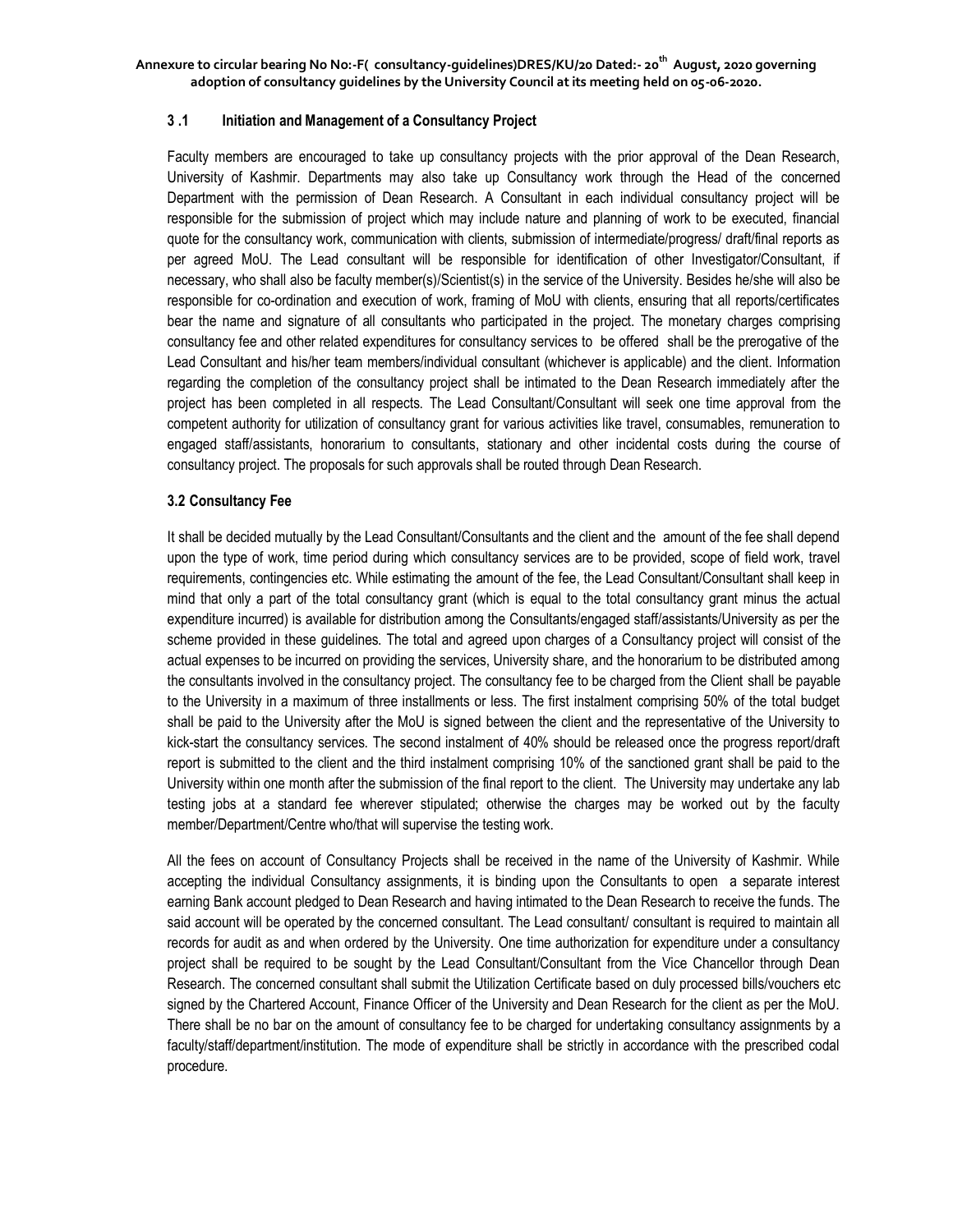The amount received on account of providing consultancy services by a faculty member/department/centre/university shall be utilized as per the following break-up.

## **3.3 University Development Fund (UDF)**

20% of the cost of consultancy project excluding taxes applicable shall be charged as 'overhead costs' which shall be transferred to the Local Fund of Dean Research.

# **3.4 Distribution of Consultancy Fee**

The fees received by the Lead Consultant/Consultant on account of honorarium in a financial year, shall be shared by the Consultant with the University in the following manner:

| i.   | Consultancy fee received amounting to<br>about 30% of the Salary (Basic+ DA+<br>CCA) | No sharing (all be kept by the Consultant)                                 |
|------|--------------------------------------------------------------------------------------|----------------------------------------------------------------------------|
| ii.  | Consultancy fee received amounting to<br>more than 30% of the salary                 | Sharing in the ratio of 70:30 between the<br>Consultant and the University |
| iii. | Consultancy fee received which is more<br>than the total salary of the consultant    | Sharing in the ratio of 50:50 between the<br>Consultant and the University |

### **EXAMPLE**

A consultant drawing a salary of Rs. 2,00,000 p.a. ( Basic+DA+CCA), if granted permission to accept a consultancy or similar assignment receives consultancy money/ honorarium etc. of Rs. 2,50,000/- in a particular year and the money received by him will be shared as under:

| Money received equivalent to first 30% of the salary<br>i.e. Rs. 60,000/-   | No sharing                                                       |
|-----------------------------------------------------------------------------|------------------------------------------------------------------|
| Money received equivalent to next 70% of the salary<br>i.e. Rs. 1, 40,000/- | Consultant share: Rs. 98,000/-<br>University share: Rs. 42,000/- |
| Money received beyond the salary i.e. Rs. 50,000                            | Consultant share: 25,000                                         |
|                                                                             | University share: 25,000                                         |

Thus, out of the amount received on account of above, the Consultant's share will be Rs. 60000+Rs. 98000+Rs. 25000 i.e. Rs. 1.83,000/- and University will get Rs. 67,000/-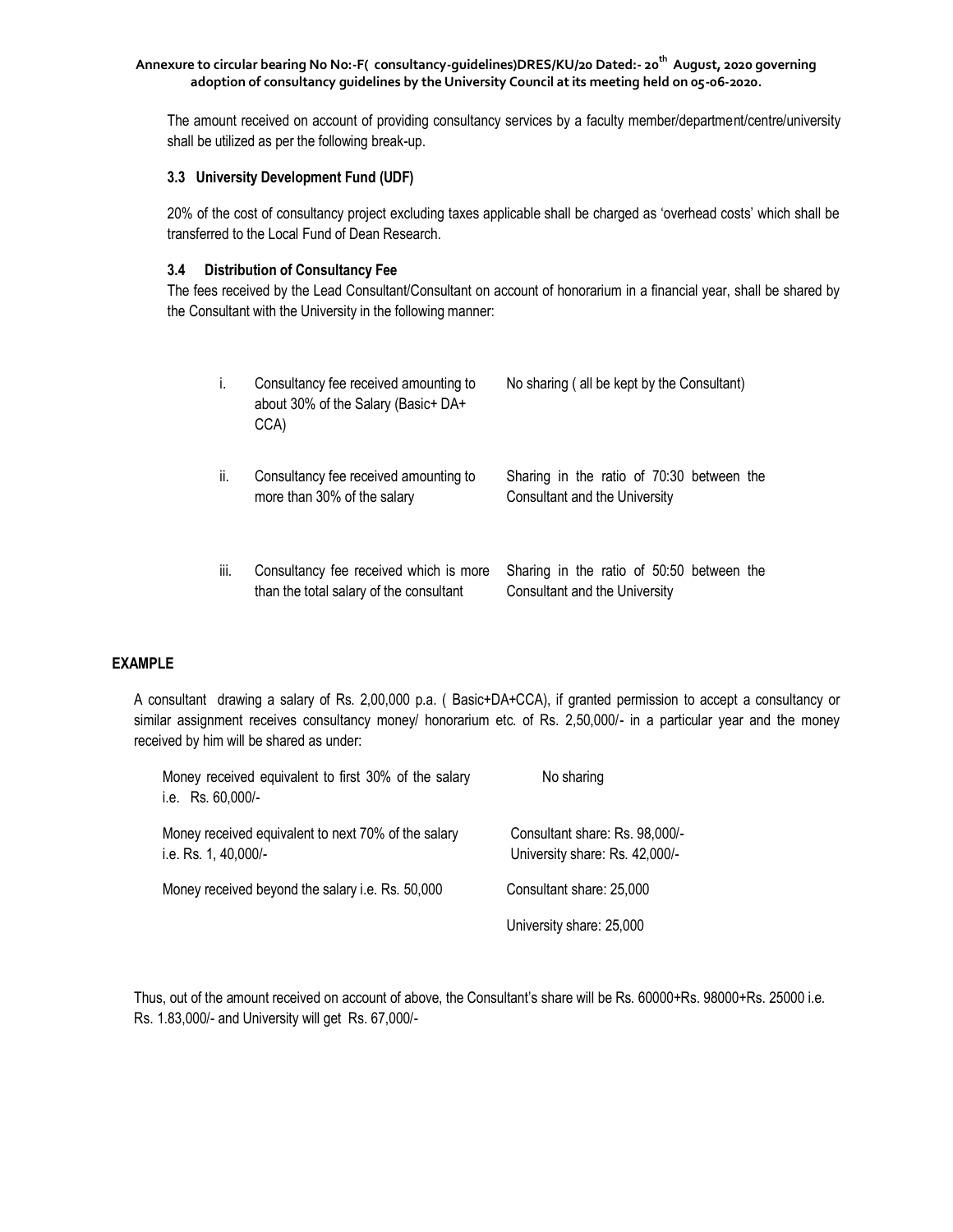# **3.5 Limit on Total Remuneration by Consultants**

- **3.5.1** There shall be no limit on the total remuneration to be received by a consultant from consultancy projects during a financial year.
- **3.5.2** The actual share of consultancy (honorarium) excluding expenditure incurred on travel, fieldwork, consumables, salary of engaged staff/assistants, software, satellite imagery, stationary, printing, and expenditure on other services/items etc paid to the individual consultant(s) and staff members shall be considered as an earning from the consultancy services.

## **3.6 Travel and Field work**

Consultants involved in consultancy services and required to travel for fieldwork or other purposes outside the University shall be treated on duty leave subject to the sanction of the duty leave by the competent authority. The consultant shall be competent to authorize the deputation of his/her consultancy staff/assistants for field sampling and other related work within the state with information to the concerned HoD. For deputation outside the State, the concerned Dean shall be the competent authority to grant duty leave. While the University encourages the faculty members to undertake consultancy projects, it is expected that the time spent by a faculty member on fieldwork/travel related to the consultancy projects will not exceed one day per working week during teaching session of the academic year, excluding vacations. The consultancy work under any circumstance shall not hamper the primary duties of the faculty involved in consultancy services.

# **3.7 Work contract**

It shall be the job of Lead consultant/Consultant to make agreements and MoU with the client and subsequently with all other consultants including technical staff, students, and research scholars involved in the consultancy project wherever applicable for assigning work components and payment there of strictly as per the terms and conditions for the consultancy projects.

### **3.8 Tax Deduction**

The Consultant/ Department/Centre where a Consultant works shall collect service tax and all other taxes due at the effective rate on the gross amount of Consultancy fee. The amount of service tax so collected will be paid to the Central Government/concerned agency through University of Kashmir or else a certificate shall be obtained from the client for deduction of all such taxes at source.

# **3.9 Appointment of Lead Consultant (LC)**

The client usually approaches the University for Consultancy work through a faculty member or a functionary of the University (i.e. Head of the Department, Director or Dean). When a faculty member is approached for rendering the consultancy services, he will be the Lead Consultant. In case consultancy projects are referred to Department/Centre, Lead Consultant will be decided by the Head/Director of the Department/Centre in consultation with the Departmental Committee members. All departmental consultancy projects shall have a Lead Consultant (LC) provided that his/her retirement is not due in the next six months. In case the LC is supposed to retire within a period of six months from the date of start of consultancy, s/he will be appointed as co-consultant and Departmental Committee shall in such case appoint a Lead Consultant (LC) for that project. In exceptional circumstances, the Vice- Chancellor may relax this condition and allow a retiring faculty member to continue to work as LC if in case he is serving the University in some other capacity. In case of EIA projects, the role and responsibility of Lead Consultant shall be replaced by EIA Coordinator (EC). In case a LC resigns or discontinues in the event of any other eventuality, the HOD/Director of Center shall take over as the Lead Consultant (LC).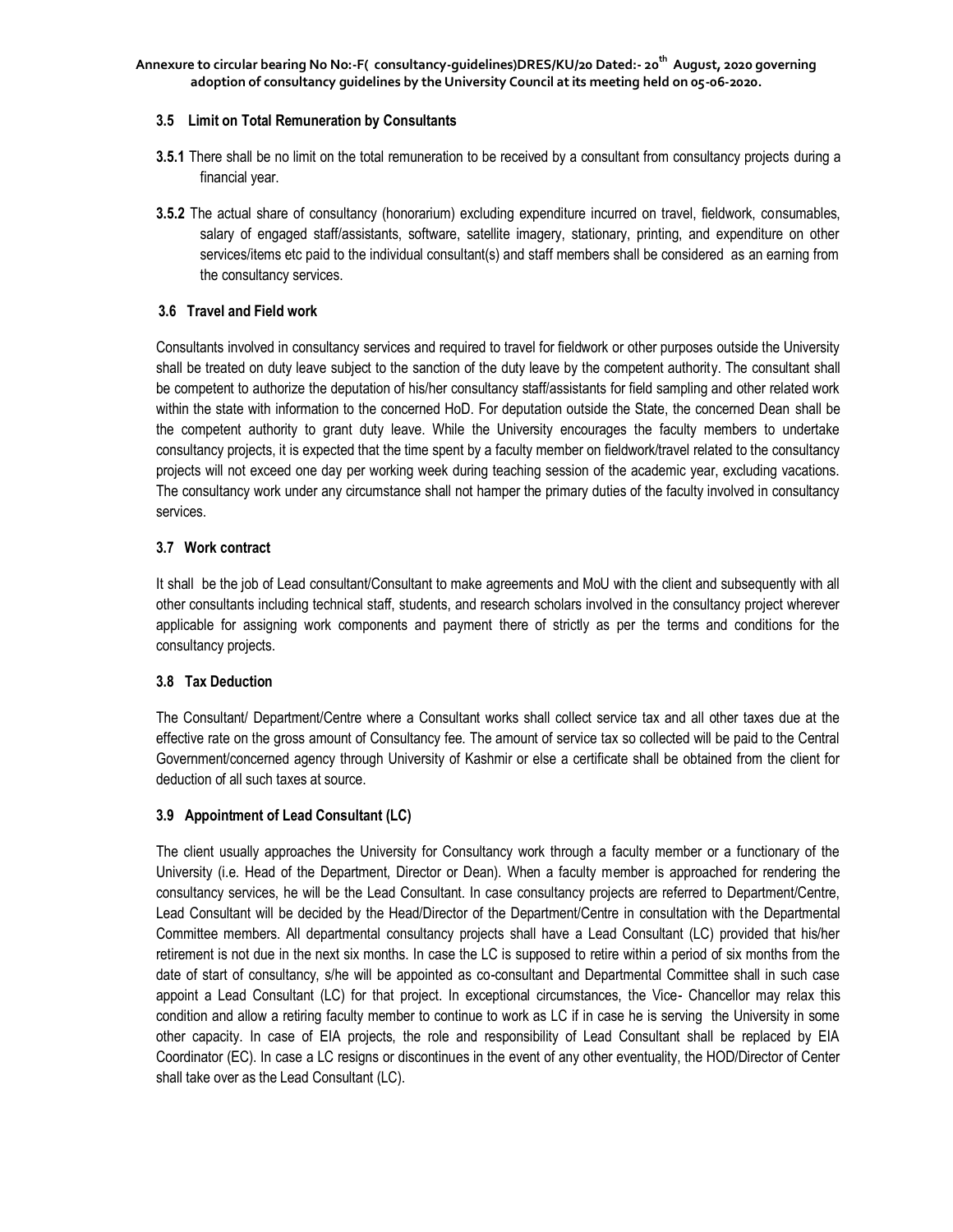# **3.10 Academic Credit for Consultancy fund Mobilization**

Academic Credit for consultancy fee mobilization shall be decided in terms of UGC regulations. However, for joint consultancy assignments like EIA projects, academic merit shall be calculated with respect to each consultant from the total project cost. The API credit therefore shall be shared by all consultants (FAEs) equally for API score Category III (Research and Academic Contribution) C (II) for the Gross amount for the University in light of UGC regulations.

# **3.11 Hiring of services from Outside Organizations/Sub-contracting**

Hiring of consultancy services from recognized University/Organization/ Institutions other than the University of Kashmir shall be allowed on need basis, and a sub-contract shall be made with such an organization defining the *Terms and Condi*tions of the contract. If the use of expertise from any outside Organizations/Institutions or subcontracting a part of the project is envisaged, the nature, scope and financial budget of the proposed arrangements will also be specified at the time of submitting the project proposal for approval. However, the remuneration to the outside consultants should not exceed 25% of the total consultancy contract.

# **3.12 Liability**

In case, any legal dispute arises between Consultant(s) and Client(s) such as if Consultant(s) are in any way, held responsible for the losses incurred by the Client, such a liability will be restricted to the maximum limit which will be calculated as follows and the liability will be on the part of Consultant(s) and not the University.

Maximum Liability = The total amount charged for the project – the expenditure /liabilities on the project. It is in the interest of the Consultant(s) to bring this fact to the notice of the clients. The expenditure/liability will be counted till such date on which the client informs the Consultants(s) in writing to stop work on the project for on-going consultancy project(s), or till the end of the project for the completed project(s). This expenditure amount shall not include the remuneration paid to the Consultant(s) and staff of the University. Submission of the requisite report on the work itself shall constitute the Utilization certificate/ final bill. It should be made a part of the signed agreement.

# **3.13 Bank Guarantee**

The University being a public institution, it will be deemed as exempted from giving any Bank Guarantee for safeguarding the clients' interests during the MoU with Clients. However, in rare cases, the University may consider providing such a guarantee under exceptional circumstances.

### **3.14 Disagreements / Disputes**

- **3.14.1** Any disagreement/dispute within the University arising at any stage of a consultancy project will be resolved in consultation with the Coordinator/Lead consultant/ HOD/ Director & respective Dean of the Faculty/School to ensure an expeditious removal of bottlenecks and smooth functioning of the project.
- **3.14.2** In case of any dispute arising at any stage of Consultancy project between Consultants(s) and the client (s), the Coordinator/Lead Consultant/ consultant(s) will be responsible for the settlement of the dispute within the provisions of these guidelines.
- **3.14.3** All legal action will be subject to the jurisdiction of courts at Srinagar.